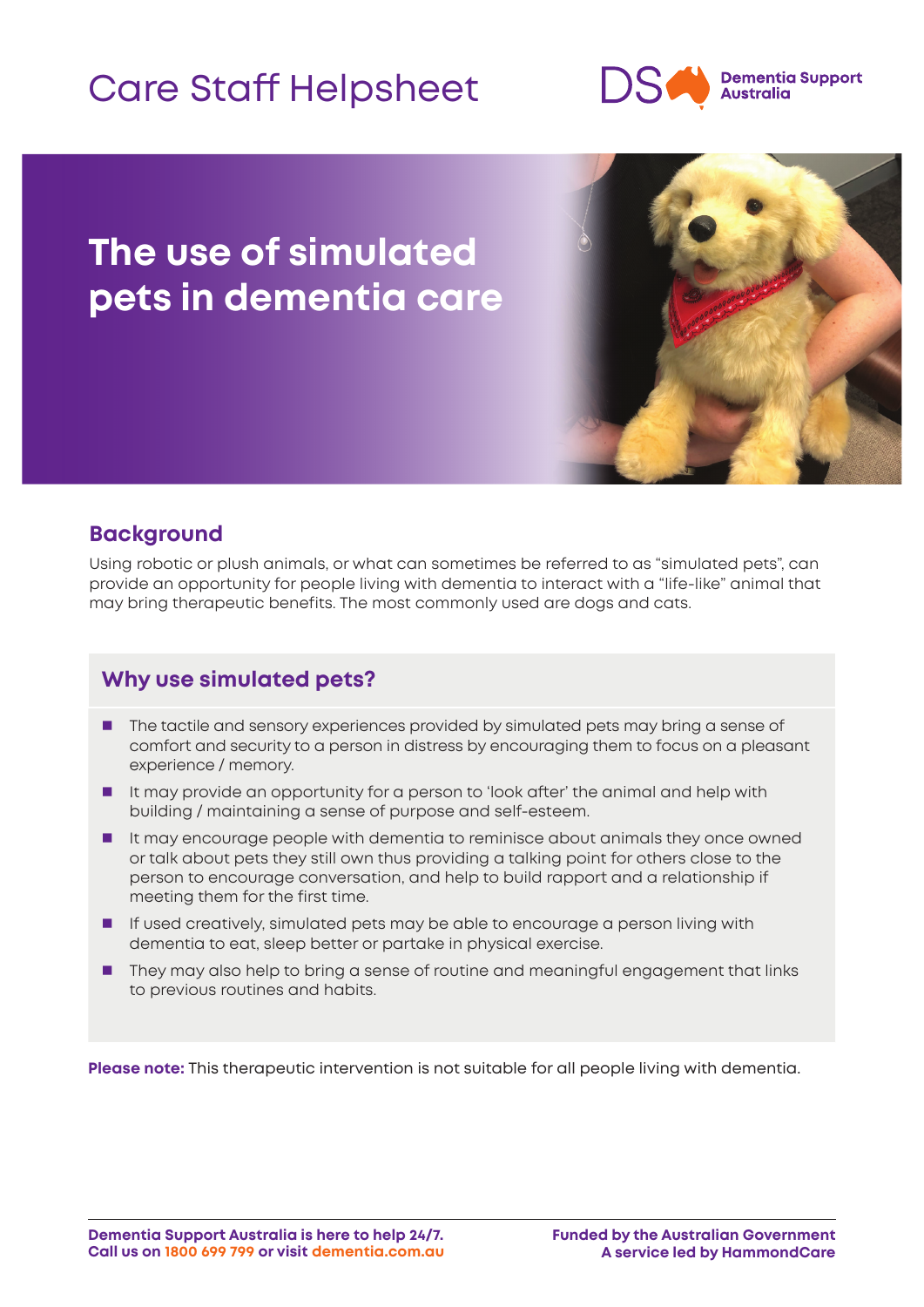# Care Staff Helpsheet



**Simulated pets have often been used as an alternative to medication to reduce the impact of behaviours and psychological symptoms of dementia, and such unmet needs as:** 

- **Agitation**
- **Nollanger Walking that is perceived as "restless** or intrusive"
- **Lack of meaningful stimulation /** occupation
- **Languiness / social isolation**
- Reduced sleep and appetite
- **Underlying pain**

### **Who is likely to benefit?**

Depending on their level of interest, the following people are most likely to benefit from simulated pets:

- People who have always owned pets and animals throughout their life and those that may have fond childhood memories of owning pets.
- $\blacksquare$  Those that frequently explore their environment and may engage in seeking out a pet.
- $\blacksquare$  People who may perceive the simulated pet as a real animal and those who may enjoy the novelty aspect of it.

#### **Introducing simuated pets**

It's important that carers and family members are informed of the purpose and value of using simulated pets. Some people may see the simulated pet as infantile. It is important to introduce the aid in a respectful manner. The approach used may vary depending on the individual.

#### **Some suggested approaches could include:**

- Entering the person's room with the animal cradled in your arms and invite them to take a look at it.
- I If the person does not notice what it is in your arms, you may wish to sit next to them and bring it to their attention.
- Upon their noticing, observe how the person reacts. If they enquire as to what it is, or ask questions about it, this may be a sign that they are interested and engaged.
- Proceed to offer the person the opportunity to touch or interact with the aid. If using a robotic animal it will respond when touched (for example, it may bark / purr and move their head to face the person).
- $\blacksquare$  If the person's response is a positive one. you can proceed to offer them the aid.
- $\blacksquare$  It is always important to mirror the person's response. If the person does not perceive it as real, they may still enjoy the 'novelty' aspect and you care share their enthusiasm with them.
- **If the person appears distressed or feels** it is "childish" remove it from the room.

### **Interacting with the person if a simulated pet has been introduced**

- Consider offering the person the opportunity to look after the simulated pet for a few minutes, promising to return shortly to collect them.
- When returning to collect the simulated pet, observe how the person reacts when you do so. They may be happy to return or want to keep it with them. If the person becomes immediately attached to the simulated pet, they may find it distressing to have it removed so soon.